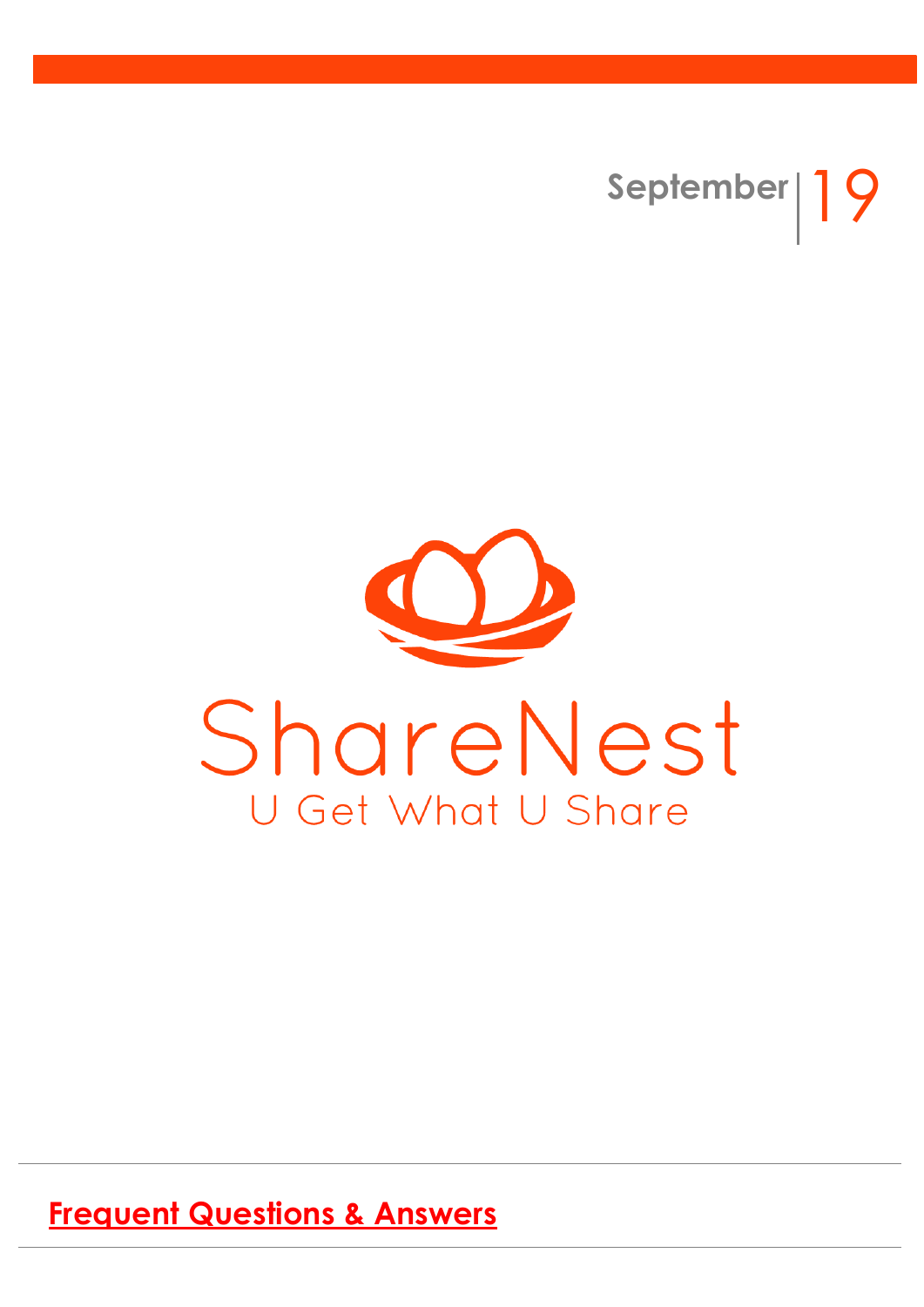#### **What is the ShareNest app?**

ShareNest is a mobile app designed to help you manage your social impact and track all the soft skills you are learning as you are making a difference in the world.

### **What is the purpose of ShareNest?**

We envision a world where people are more socially and emotionally connected.

Our mission is to foster, empower and facilitate sharing actions among individuals and communities around the word.

Sharing is not only about helping others, but it is a way of being for those who thrive to grow their potential, pursue happiness, and delight in making the world a better place. We are all in a transformation journey to manifest our best selves and through passion, collaboration, and engagement with others around us we can unravel our unique talents and get the fulfillment we are all looking for. We strive for this awareness, we live for this experience, and we seek for this reward.

# **What do I get by using the ShareNest app? What are my benefits?**

- Track & validate all your social impact so you can get credit for it.

- Find volunteer opportunities with a few clicks.

- Develop the soft skills that are most requested by employers and universities in the US.

- Get your ShareGive Report – a summary/resume of all your sharing actions, hours, scores, assessments, impacts, causes involved, and personal development while making a difference. It is a great tool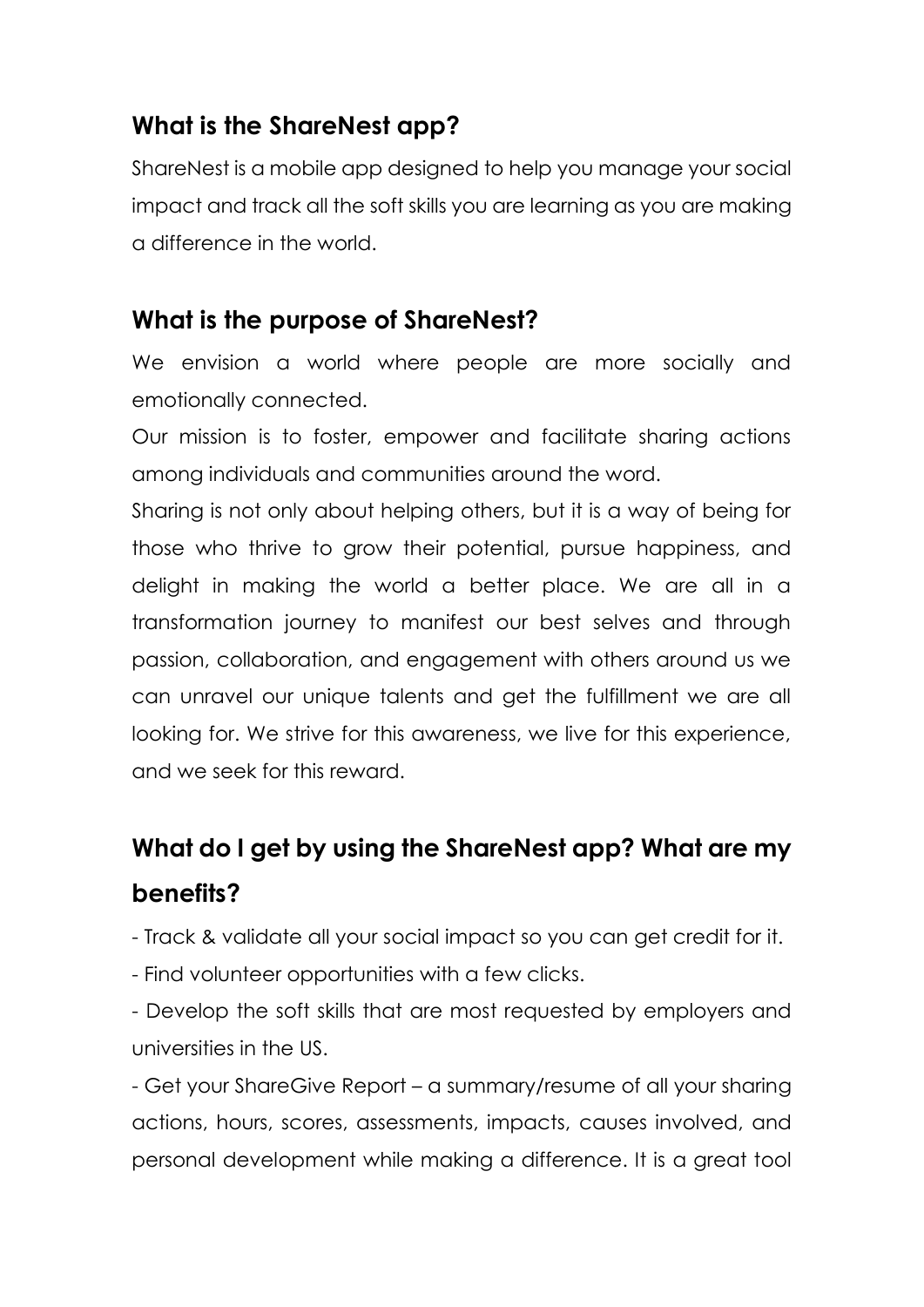for you to show the world who you really are.

### **Which community should I be part of?**

If you were invited to use the ShareNest app by a specific group, school, or company, please choose that organization.

If you were not invited by anyone, please choose the "Global Community" as your community.

FOR THE NEXT 3 MONTHS, UNITL END OF 2019, YOU WILL NOT BE ABLE TO CHANGE YOUR COMMUNITY.

#### **How do I track my volunteer work?**

- Fill up the **Log Activity** form on the Home button (or you can use **2 shortcuts** in difference sections of the app: from the **Search** button, you can choose a non-profit organization of your choice and you can copy all their info directly to the **Log Activity** form; or from the **Community** tab, you can copy all the data of an activity by clicking on the button **Copy & Log Activity**).

- Once you arrive at the location where you will do your volunteer activity, you should click on the **Clock In/ Out** button and start to track your work

- After clocking out, an email will be sent to the supervisor of your activity so he/she can validate your attendance.

IT IS YOUR RESPONSIBILITY TO GET YOUR VOLUNTEER ACTIVITY APPROVED (go to the button "My Volunteer Activities" to see the status of your work - IF NOT COMPLETED YET, CLICK ON THE YELLOW ICON AND CONTACT THE SUPERVISOR).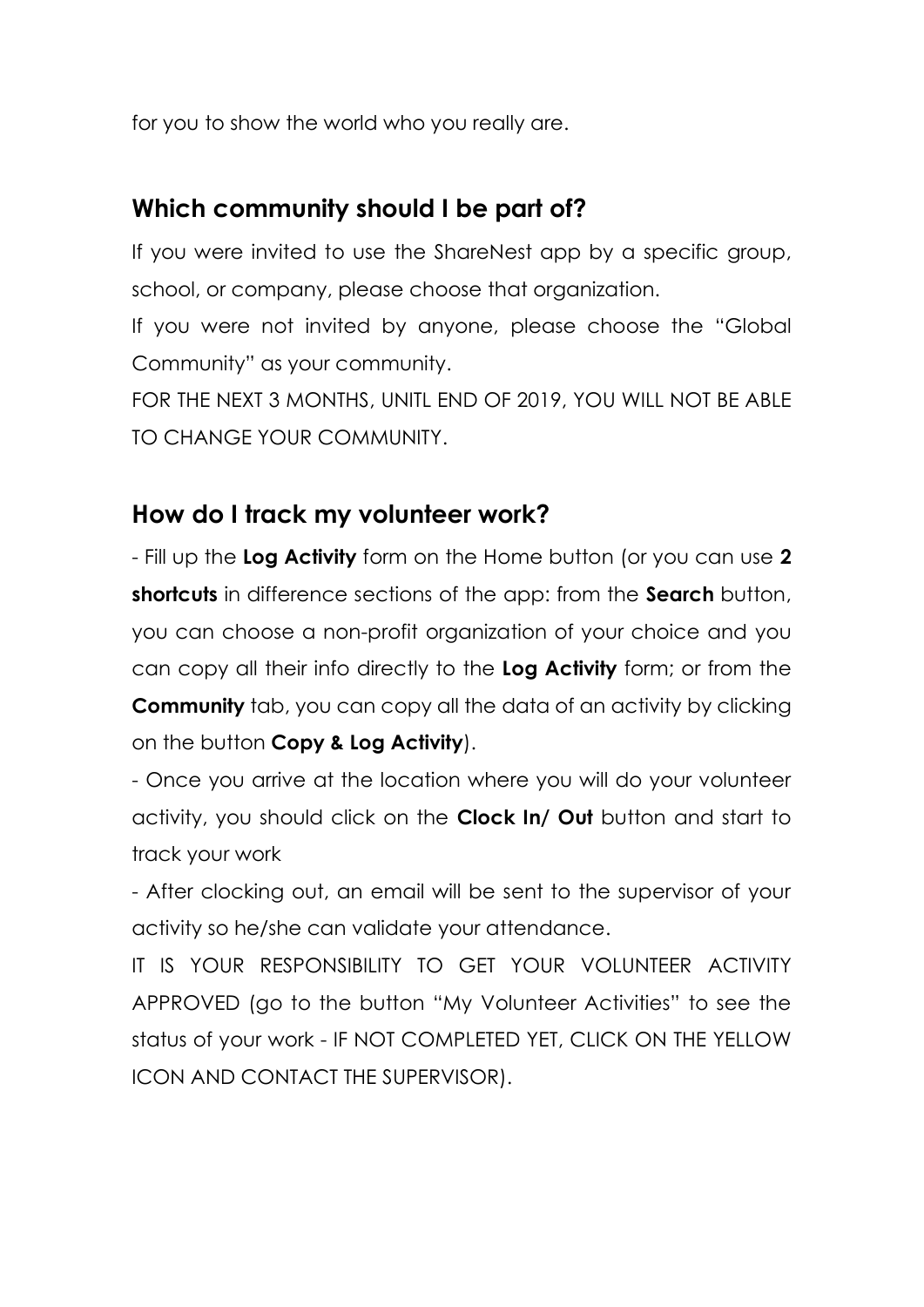## **How do I fill up the "Log Activity" form?**

ORGANIZATION: Choose the organization you will volunteer for. You can log activities at organizations that are not in our database. We will validate the information before approving your hours.

ADDRESS: Make sure to log the activity with the exact location of where you will be volunteering, otherwise you won't be able to geo track your work.

Note: If you are volunteering for an organization in a difference address than what we have in our database, simply change the address.

CAUSE: Choose the main cause the organization you will volunteer for impacts the world.

SUPERVISOR: The supervisor is the person who will validate your hours so you can get credit for it.

MAKE SURE TO PUT THE CORRECT EMAIL OF THE ORGANIZATION'S SUPERVISOR ON THE FORM \_ YOUR ACTIVITY WILL ONLY BE VALIDATED ONCE THAT SUPERVISOR APPROVES YOUR WORK.

Note: If you are volunteering for an organization and our database has a different supervisor than the one in charge of your activity, simply change the name of the supervisor and his/her contact information. You cannot choose yourself as a supervisor.

TASK: Write a few words about the activity you are logging (e.g. Beach Cleanup)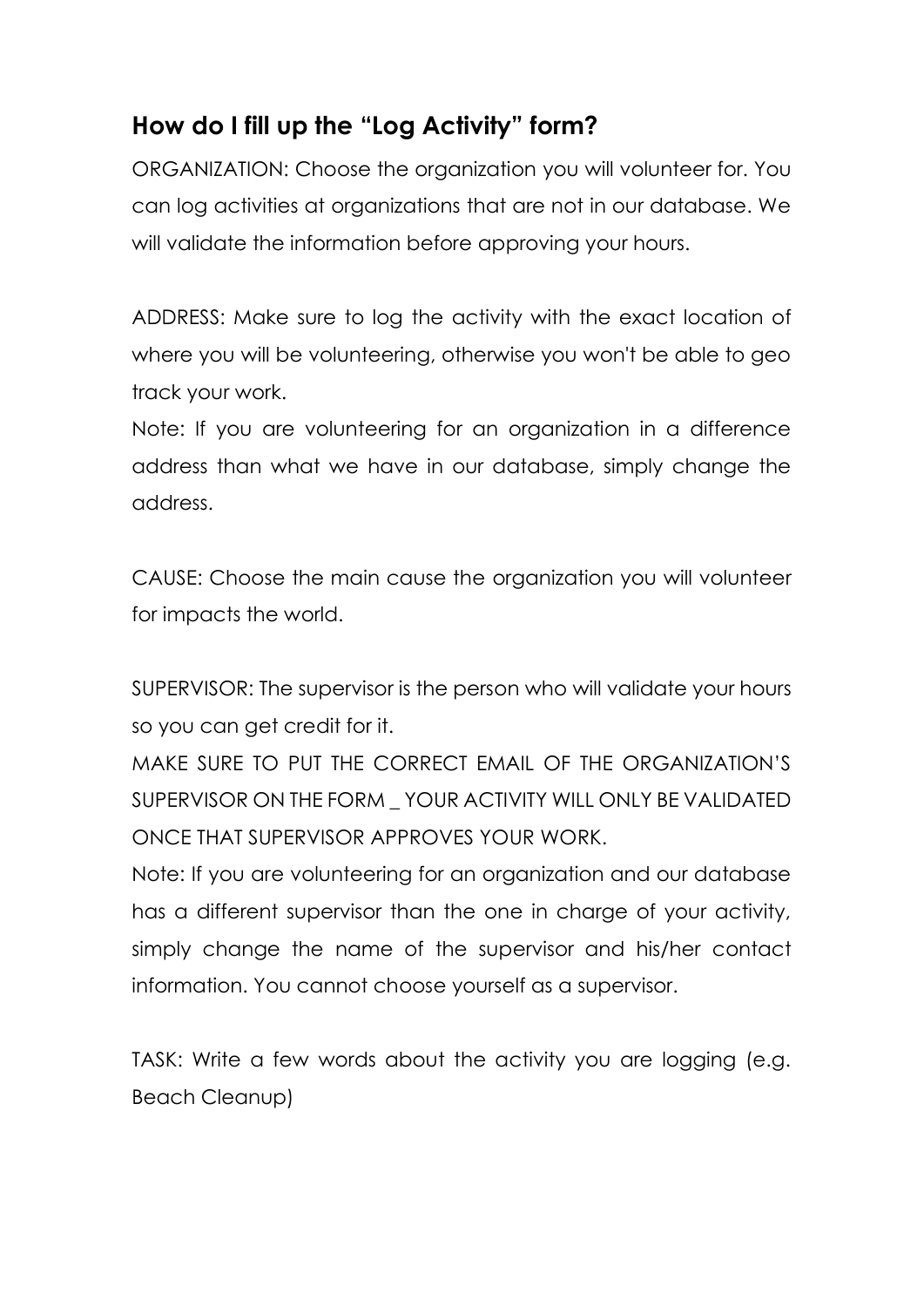SKILLS TO BE USED: Choose the skill you believe you will work on during this activity.

DATE: Choose the date and exact hour that the activity will happen. You will not be able to geo track your activity if this information is inaccurate.

NOTE: You can log past activities. Information will not be geo tracked; however, it will be sent to supervisor of the activity for validation and credit of points.

PRIVATE: Select "Private" if you don't want anyone to see what you will be doing.

#### **What do I do if I have trouble tracking my hours?**

Send an email to [info@sharenest.com](mailto:info@sharenest.com) with the exact same data requested on the Log Activity form for the specific activity that you had issues with. We will take care of the rest and get back to you within 3 business days.

# **What do I do if I forget to take pictures of the activity and I clock out?**

Unfortunately, you can't go back into the activity. We only allow users to take pictures while volunteering. We want to make sure our social platform is filled with pictures of "sharing actions".

### **What do I do if I want to change an activity created?**

Unfortunately, in this version of the app, you cannot change an activity created. Simply create a new activity and let the old one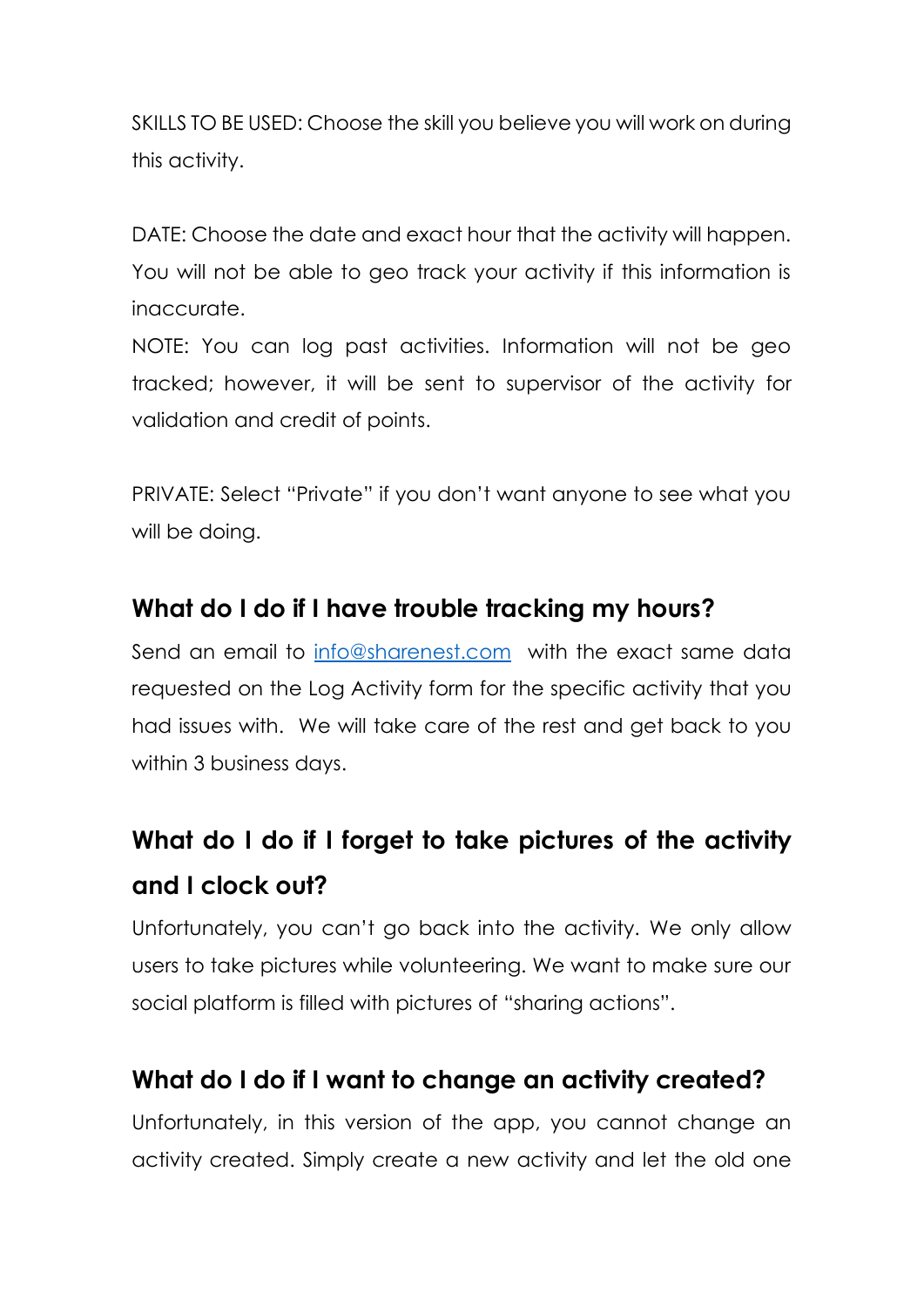pass (it will be deleted from your phone after 24 hours from the time that the activity ended).

#### **What do I do if I forget to Clock in or Clock out on time?**

Clock out it is not a problem because the supervisor of your nonprofit organization can adjust the total time your volunteered. If you forget to clock in, send an email to [info@sharenest.com](mailto:info@sharenest.com) with the exact same data requested on the Log Activity form for this specific activity. We will take care of the rest and get back to you within 3 business days.

#### **How does the point system work?**

You will receive 100 points per hour volunteered. You will also get a 5% bonus if the supervisor of your activity gives you a 4-star rating or 10% bonus if the supervisor gives you a 5-star rating.

#### **How to do I export my ShareGive Report?**

Go to the "My Sharing Activity" button and click on the export icon on the top right corner of the page.

#### **How do I change my volunteer goal?**

Click on the "My sharing activities" button, and on the "Goal" item you can click on the "pencil" icon to adjust your goal.

### **What should I do if I have any other problem?**

Send an email to [info@sharenest.com.](mailto:info@sharenest.com) Please be concise reporting your problem so we can promptly attend your request. If it is a